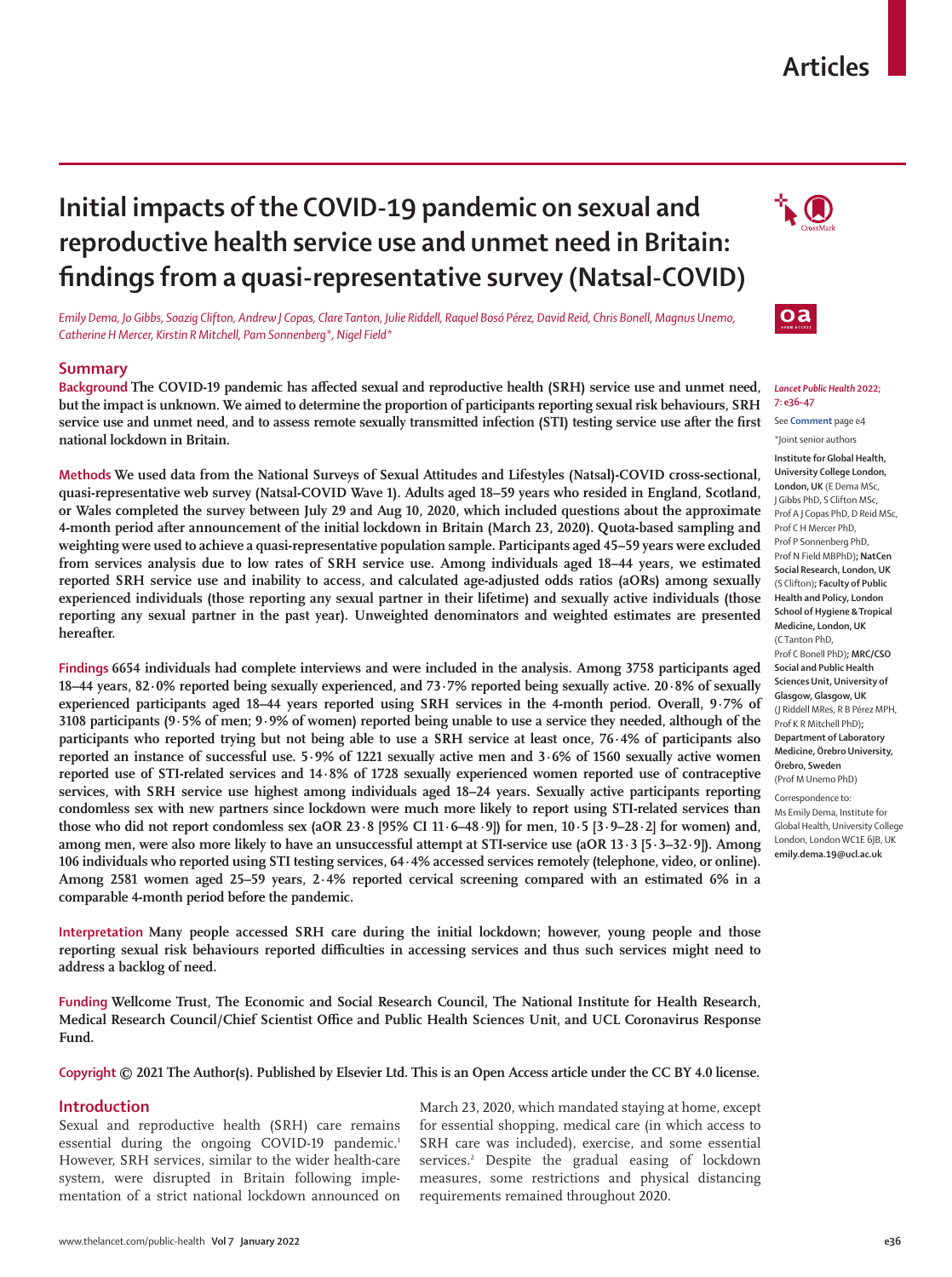#### **Research in context**

#### **Evidence before this study**

We searched PubMed and medRxiv from database inception to March 24, 2021, for research articles and preprints, using the search terms "coronavirus" or "COVID-19" or "pandemic" and "service use" or "service access" or "services" and "sexual health" or "STI" or "sexually transmitted infection" or "sexually transmitted disease" or "reproductive health" or "contraception" or "abortion." Globally, few national studies on sexual and reproductive health (SRH) service use and sexual behaviour during the COVID-19 pandemic are available (limited to the USA and Australia), and no studies have been published from the UK. Most existing studies have relied on small online surveys, convenience samples, or participants recruited from clinical settings, which can result in biased estimates that are not representative of the general population. Previous studies have reported disruptions to SRH services due to the COVID-19 pandemic, and the continued need for service access among some high-risk populations.

#### **Added value of this study**

Natsal-COVID is the first large-scale, quasi-representative, national study of the impact of the COVID-19 pandemic on SRH and services in Britain. The study captured the impact of COVID-19 on SRH using rigorously designed questions. This web survey of 6654 participants aged 18–59 years found that 20·8% of participants aged 18–44 years reported using at least one SRH service in the 4-month period since the start of lockdown on March 23, 2020, in Britain, and 9·7% reported trying but being unable to use a service they needed. Use of

The British Association for Sexual Health and HIV (BASHH) reported that many SRH services rapidly adjusted to facilitate access while reducing SARS-CoV-2 transmission risks. Measures included reducing face-toface consultations, increasing remote interactions, suspending in-person clinics, and cancelling some appointments due to staff redeployment, illness, and self-isolation.3 Concerns about SARS-CoV-2 infection risk might also have decreased SRH service use. Subsequent delays to routine screening and diagnostic testing for sexually transmitted infections (STIs) and cervical screening might result in more diagnoses at a later stage, resulting in increased STI transmission and poorer cancer outcomes.<sup>4-6</sup>

For more on **Ipsos MORI** see [https://www.ipsos.com/ipsos](https://www.ipsos.com/ipsos-mori/en-uk)[mori/en-uk](https://www.ipsos.com/ipsos-mori/en-uk)

The initial population-level impact of the COVID-19 pandemic on all forms of SRH service use and unmet need remains poorly understood. Most studies have relied on small convenience or clinic-based samples, which often lack representativeness and detailed information about sexual activity and risk behaviours.<sup>3,4,7-9</sup> The National Surveys of Sexual Attitudes and Lifestyles (Natsal)-COVID study was conducted to understand how broad SRH and services in Britain were affected in the 4 months after the start of national lockdown in Britain

contraceptive and sexually transmitted infection (STI)-related services was most commonly reported, and use was highest among young people (aged 18–24 years) and those reporting sexual risk behaviours such as condomless sex with a new partner. However, reporting trying but being unable to use services was also associated with risk behaviours, suggesting potential unmet need in the population. We also found that most participants reported using remote rather than face-toface methods to access STI testing, including telephone, video, and online services.

## **Implications of all the available evidence**

In response to the COVID-19 pandemic, SRH services in Britain rapidly adapted in the 4 months after the implementation of lockdown on March 23, 2020, to continue providing access for individuals in need, including a shift to remote modes of care. Our study provides population-level data on SRH service use and unmet need in Britain during this time. Despite pandemicrelated restrictions, a minority of people reported sexual risk behaviours, highlighting continued need for SRH services. Contraception and STI services might need to address a backlog of need among high-risk groups, particularly young people (aged 18–24 years). There is also a cohort of women who might have missed cervical screening in the early months of the pandemic and might need additional follow-up. Our study provides context to interpret surveillance data for this period, and to inform likely pandemic impacts on SRH and services in other high-income countries.

in March, 2020. We hypothesised that some participants would have required SRH services during lockdown and would have experienced difficulties in access. We aimed to determine the proportion of participants reporting sexual risk behaviours, SRH service use and unmet need, and to assess remote STI testing service use.

#### **Methods**

## **Study design**

Natsal-COVID Wave 1 was a cross-sectional, quasirepresentative web survey of sexual health in Britain.<sup>2</sup> Data were collected using a 10 min online questionnaire carried out by an online survey company ([Ipsos MORI](https://www.ipsos.com/ipsos-mori/en-uk), London, UK). Existing members of Ipsos MORI's webpanel were contacted via email to participate in Natsal-COVID. Members sign up with Ipsos MORI and provide baseline information and regularly receive emails inviting them to take part in studies. Panellists receive small incentives to participate in Ipsos MORI surveys in the form of points, which can be redeemed for modest rewards and entry into sweepstake draws. The online panels are run with stringent recruitment and qualitycontrol processes to ensure individuals can only join once, are not excessively sampled for surveys, and so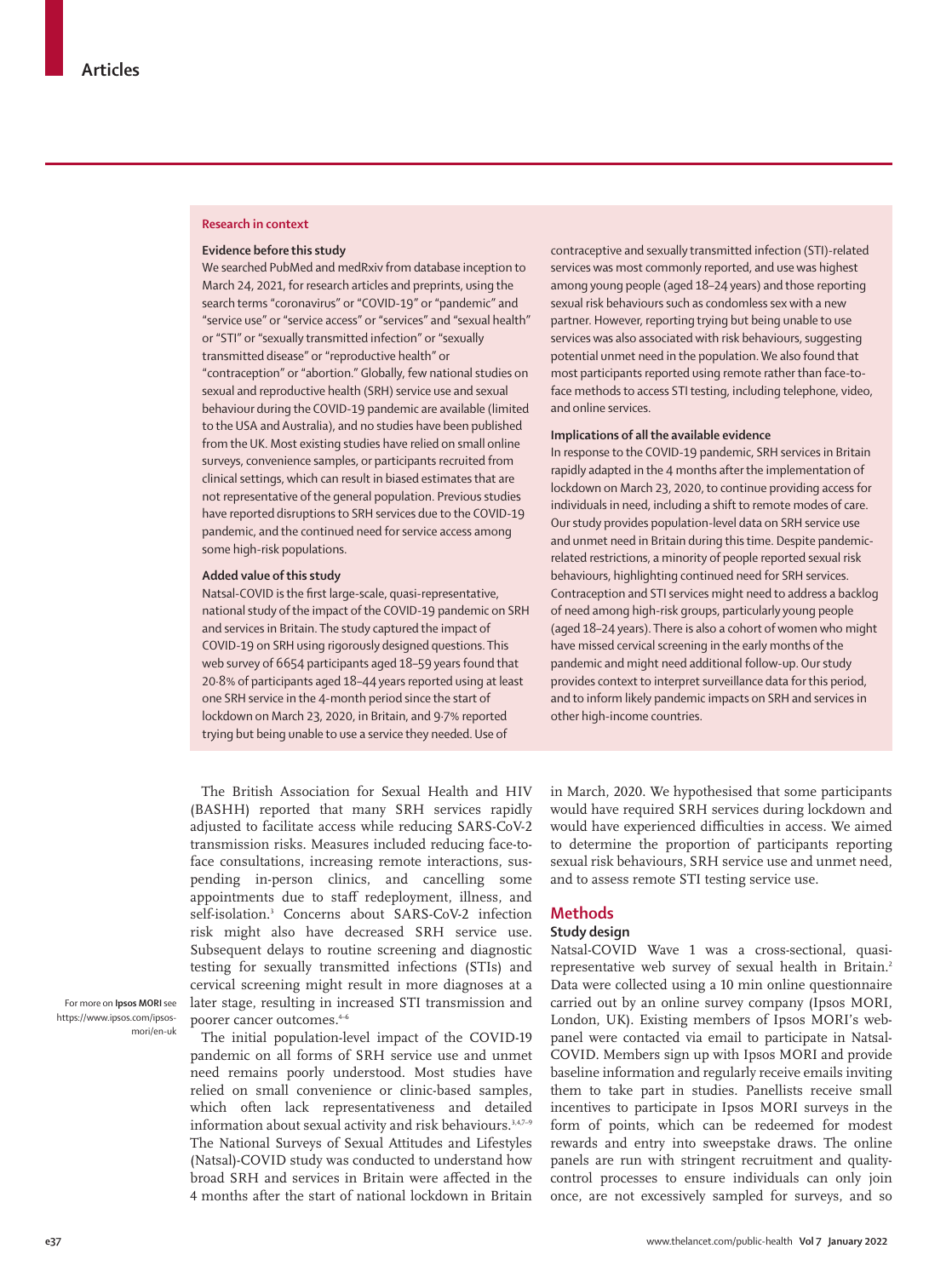remain engaged. Further recruitment details are described elsewhere.2 Eligible participants were aged 18–59 years who resided in England, Scotland, or Wales. Participants were asked about sexual behaviour and SRH service use in the approximate 4-month period after lockdown (appendix pp 1–3). To understand sociodemographic and behavioural risk factors, participants also provided data on sexual identity, ethnicity, education, general health and disability, mental health, alcohol consumption, and condomless sex. The full questionnaire<sup>2</sup> is available [online.](https://www.natsal.ac.uk/natsal-covid-study)

Ethical approval was obtained from the ethics committees of The University of Glasgow and London School of Hygiene & Tropical Medicine. Participants provided consent to participate via an online consent form before the start of the survey.

#### **Procedures**

Data were collected between July 29 and Aug 10, 2020 (appendix  $p_1^2$  Quotas were used to achieve a sample quasi-representative of the general population in Britain by age, gender, region (based on Office for National Statistics [ONS] 2019 mid-year estimates<sup>10</sup>), and social grade (based on ONS Census 2011 data<sup>11</sup>). The data were weighted to match the general population distribution by age, gender, sexual identity, region, social grade, and ethnicity. Full details of the weighting, and comparisons with probability surveys to illustrate representativeness, have been reported previously.<sup>2</sup> Natsal-COVID was inclusive in its approach to gender, presenting data for all participants and separately for men (including transgender men) and women (including transgender women). Regarding gender, 24 participants identified in another way and were included in estimates presented for all. Further details of the Natsal-COVID methods are described elsewhere.<sup>2</sup>

## **Statistical analysis**

The target sample size was 6500 people comprising a core sample of 6000 aged 18–59 years and a boost sample of 500 people aged 18–29 years to improve the precision of estimates and enable more detailed analyses for this group who are at greatest risk of adverse SRH outcomes.2 We used complex survey analysis functions in Stata (version 16.1) to incorporate weighting and stratification.2 Unweighted denominators and weighted estimates are presented hereafter. We calculated population estimates for sexual risk behaviours (eg, new sexual partners and condomless sex with a new partner) and overall SRH service use and need in the approximate 4-month period from the start of lockdown (ie, at a time when meeting outside of households was prohibited). Men who have sex with men (MSM) were defined as men reporting any same-sex partnered sex in their lifetime. Participants aged 45–59 years were excluded from analysis of service use due to low rates of SRH service use among this age group. Participants were

classified as having symptoms of depression or anxiety if they scored three or more on the two-item patient health questionnaire or two-item generalised anxiety disorder scales.<sup>12,13</sup>

For overall SRH service use, estimates are presented by gender among sexually experienced participants (defined as individuals who reported any sexual partner in their lifetime) as the most relevant denominator. Reported STI-related service use (STI testing, STI follow-up care, and HIV testing) and unmet need (defined as participants reporting trying but being unable to use a service) are presented by gender and age among sexually active individuals (defined as reporting a sexual partner in the past year) aged 18–44 years. The sexually experienced category included participants defined as sexually active, and these denominators are presented in the appendix (p 6). Descriptive statistics for location and method of STI testing are presented for sexually active men and women aged 18–44 years. Data for participants reporting key risk behaviours (eg, condomless sex with a new partner) are also presented.

We calculated population estimates for reported contraception service use and unmet need by age among sexually experienced women aged 18–44 years. Reported use of abortion or pregnancy termination services among sexually experienced women aged 18–44 years, use of sexual assault or rape support services or helplines among all women aged 18–44 years, and cervical screening among all women aged 25–59 years are also presented. Surveillance data on abortion or pregnancy termination and cervical screening services were used to estimate uptake among women in the same age groups in a comparable 4-month period during normal circumstances.<sup>14</sup>

We used logistic regression to calculate age-adjusted odds ratios (aOR) to investigate how use of STI-related and contraception services and unmet need varied by sociodemographic and behavioural factors.

#### **Role of the funding source**

The study funders had no role in study design, data collection, data analysis, data interpretation, or writing of the report.

## **Results**

6654 individuals had complete interviews and were included in the analysis (figure 1A). Among 3758 participants aged 18–44 years, 82·0% reported being sexually experienced, and 73·7% reported being sexually active (figure 1B). Characteristics of sexually experienced and sexually active participants are shown in table 1. Most sexually experienced men and women self-identified as heterosexual (95·5% [95% CI 94·7–96·1]) of sexually experienced men and 95·7% [95·0–96·3] of sexually experienced women), and 16·5% of sexually experienced men and 16·7% of sexually experienced women were in the youngest age group (18–24 years; table 1). Differences between unweighted and weighted denominators were

See **Online** for appendix

For the **full Natsal-COVID questionnaire** see [https://www.](https://www.natsal.ac.uk/natsal-covid-study) [natsal.ac.uk/natsal-covid-study](https://www.natsal.ac.uk/natsal-covid-study)

For **ONS Census 2011 data** see https://www.ons.gov.uk/ census/2011census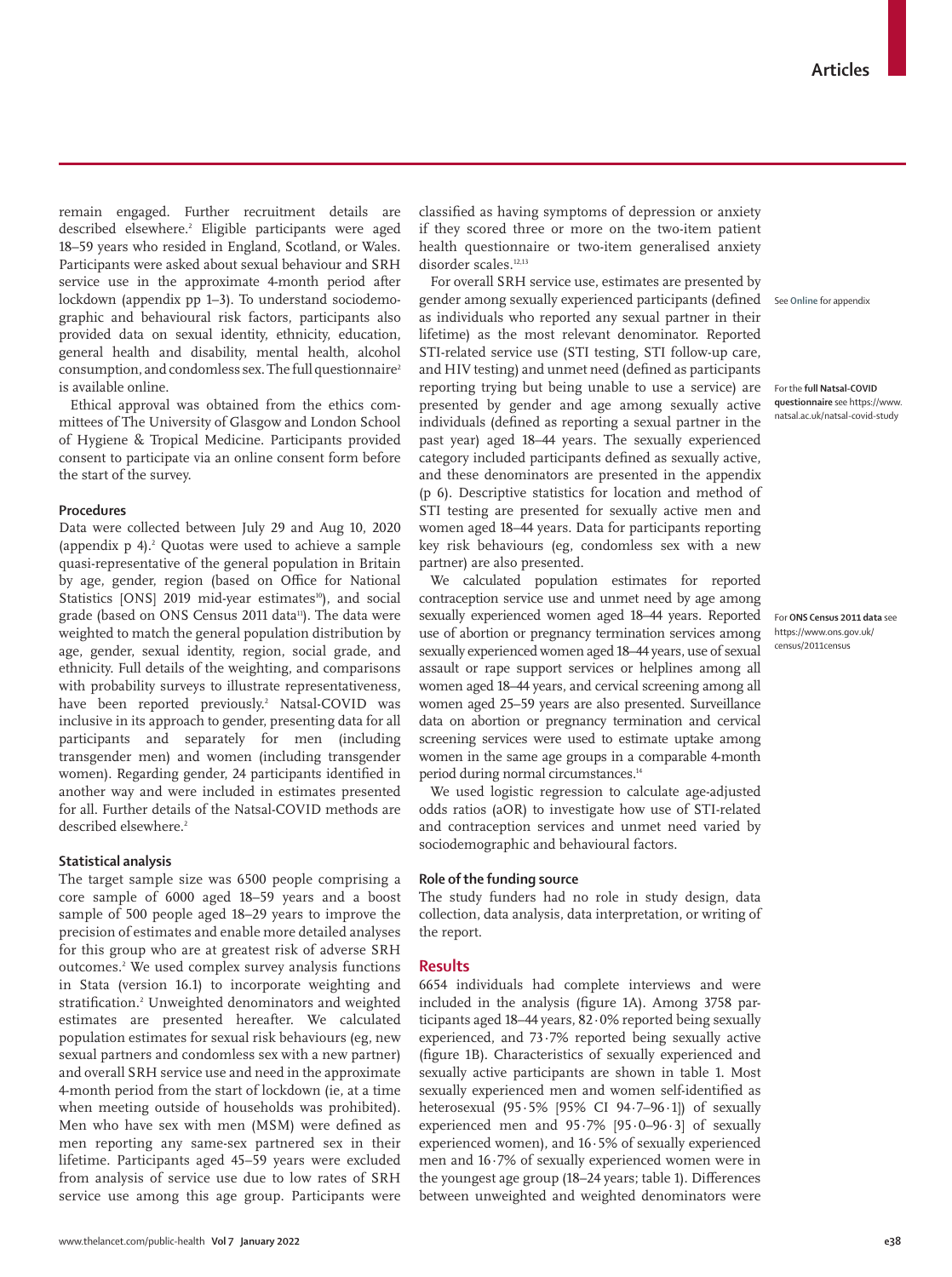

*Figure 1:* **Recruitment process for Natsal-COVID (A) and sample selection for analysis of sexual and reproductive health service use (B)** All numbers in this figure are unweighted. Natsal=National Surveys of Sexual Attitudes and Lifestyles. \*654 participants did not provide information about

previous sexual partners and were therefore excluded from these denominators.

largely due to the effects of weighting by sexual identity, and the young person's boost.

Regarding sexual risk behaviours, 86·0% of sexually active men and 88·0% of sexually active women reported partnered sex in the 4-month period following lockdown (data not shown). During this period, 9**·**1% (95% CI 7·3–11·3) of sexually active men and 2**·**7% (2·0–3·8) of sexually active women reported a new sexual partner (table 1), and this was more common among participants aged 18–24 years than those aged 35–44 years (OR 4·29 [95% CI 2·47–7·46], data not shown). Among 139 individuals who reported new sexual partners since lockdown, 80·6% (95% CI 72·2–86·9) reported condomless sex with a new partner during this period (data not shown). MSM (n=248) were more likely than other men to report new partners since lockdown (29·3% [95% CI 20·7–39·6] of MSM *vs* 7·3% [5·6–9·5] of men who did not report a previous same-sex experience, p=0·0050, data not shown). Of the 38 MSM who reported a new sexual partner since lockdown, 79 $-7\%$  (62 $-90.2$ ) reported condomless sex with a new partner (data not shown).

The majority of sexually experienced participants aged 18–44 years reported not needing SRH services (84·0% [95% CI 81·8–86·0] of men; 76·0% [73·7–78·1] of women), whereas 8·3% (7·3–9·3; 4·4% [3·3–5·7] of men; 12·1% [10·5–13·8] of women) reported needing and being able to use services, 2·1% (1·6–2·7; 2·1% [1·4–3·2] of men; 2·0% [1·4–2·9] of women) reported needing services but not trying to access any, and 9·7%  $(8.6-10.8)$  of participants  $(9.5\%$   $[7.9-11.3]$  of men; 9·9% [8·5–11·6] of women) reported trying but not being able to use a SRH service at least once (figure 2). Of the 278 participants who reported trying but not being able to use a SRH service at least once, 76·4% also reported at least one instance of successful SRH service use, although this varied according to service type (data not shown). Overall,  $20.8\%$  (19.3–22.3) of sexually experienced participants aged 18–44 years reported using at least one SRH service since lockdown, and this was higher among women (26·1% [24·0–28·4]) than men  $(15.3\%$  [13 $.4$ -17 $.5$ ]; data not shown). The most frequently reported services were STI-related services and contraceptive services.

Regarding STI-related services since the start of lockdown, men were more likely than women to report using these services (5·9% of men *vs* 3·6% of women) and use was highest in the youngest age groups (figures 3, 4). MSM and women reporting a previous same-sex experience (figure 4), were more likely to report using STI-related services than individuals who did not report a previous same-sex experience (aOR 2·19 [95% CI 1·18–4·03] for men; 4·21 [2·25–7·89] for women; figures 3, 4). Unemployed men were less likely than employed men to report using STI-related services  $(aOR 0.19 [0.06–0.56]; figure 3).$ 

Several markers of poor health were associated with STI-related service use: after adjustment for age, men and women reporting increased alcohol consumption since the start of lockdown or symptoms of anxiety were more likely to report using STI-related services (aOR 3·13 [95% CI 1·67–5·87] for men and 2·28 [1·18–4·38] for women reporting increased alcohol consumption; 4·34  $[2.51 - 7.50]$  for men and  $1.96$   $[1.10 - 3.51]$  for women reporting symptoms of anxiety), and these associations were stronger for men than women (figures 2, 3). Interactions between alcohol consumption and gender ( $p=0.69$ ) and anxiety and gender ( $p=0.068$ ) were not significant. Men, but not women, who reported depression symptoms were more likely to report STI-related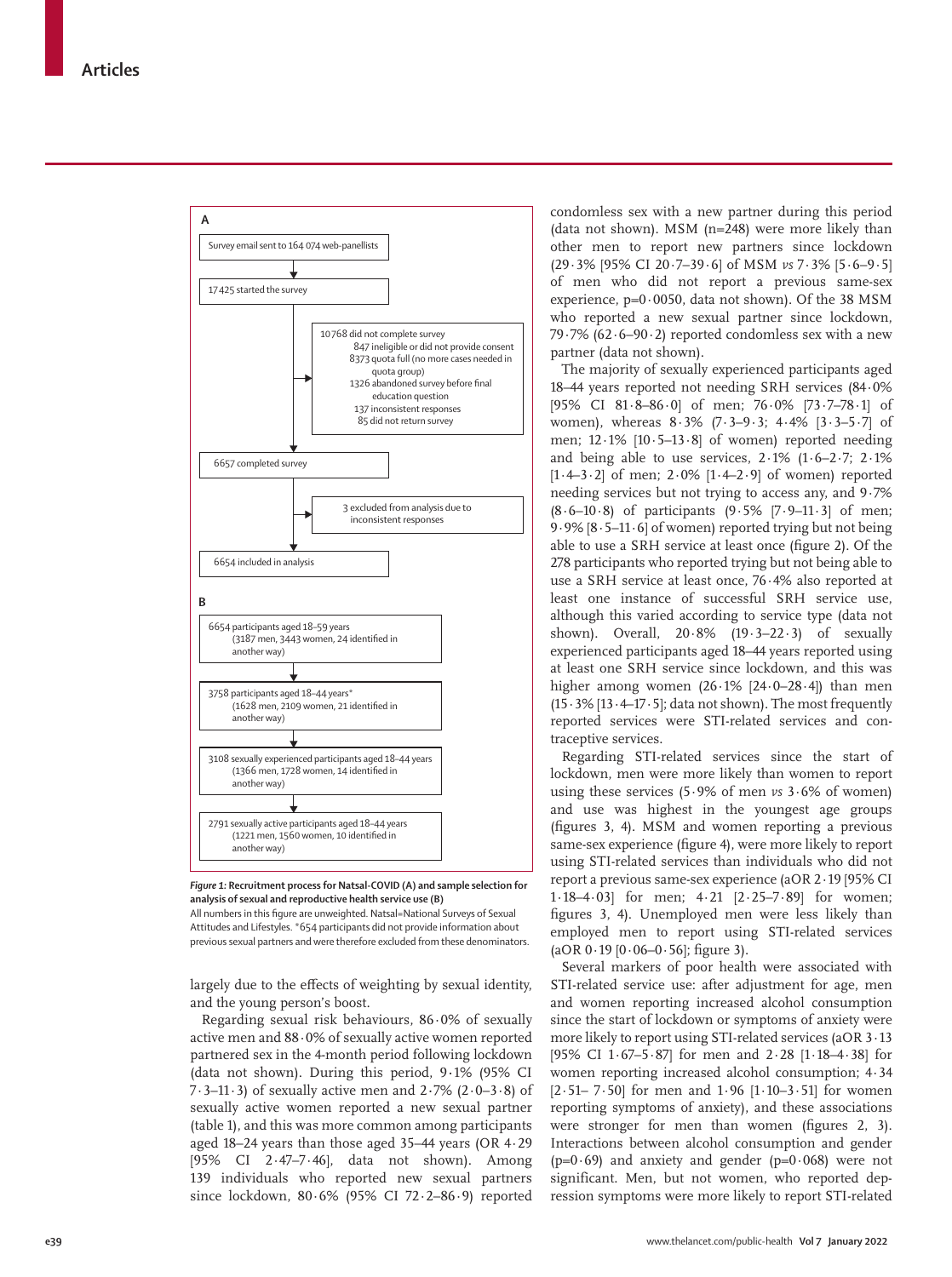|                                                                                                                                         | Men                                                    |                        | Women                               |                                  |
|-----------------------------------------------------------------------------------------------------------------------------------------|--------------------------------------------------------|------------------------|-------------------------------------|----------------------------------|
|                                                                                                                                         | Sexually experienced, % Sexually active, %<br>(95% CI) | (95% CI)               | Sexually experienced, %<br>(95% CI) | Sexually active, %<br>(95% CI)   |
| <b>Denominators</b>                                                                                                                     |                                                        |                        |                                     |                                  |
| Unweighted                                                                                                                              | 1366                                                   | 1221                   | 1728                                | 1560                             |
| Weighted*                                                                                                                               | 1457                                                   | 1301                   | 1449                                | 1302                             |
| Used at least one SRH service                                                                                                           |                                                        |                        |                                     |                                  |
| <b>No</b>                                                                                                                               | 84.7% (82.5-86.6)                                      | 83.6% (81.3-85.8)      | 73.9% (71.6-76.0)                   | 72.6% (70.1-74.)                 |
| Yes                                                                                                                                     | 15.3% (13.4-17.5)                                      | 16.4% (14.2-18.7)      | 26.1% (24.0-28.4)                   | 27.4% (25.1-29.9)                |
| Tried, but unable to use at least one SRH service                                                                                       |                                                        |                        |                                     |                                  |
| No                                                                                                                                      | 90.5% (88.7-92.1)                                      | 89.9% (87.9-91.6)      | 90.1% (88.4-91.5)                   | 90.0% (88.3-91.5)                |
| Yes                                                                                                                                     | $9.5\%$ (7.9-11.3)                                     | $10.1\% (8.4 - 12.1)$  | $9.9\%$ (8.5-11.6)                  | $10.0\%$ (8.5-11.7)              |
| Age, years                                                                                                                              |                                                        |                        |                                     |                                  |
| $18 - 24$                                                                                                                               | $16.0\%$ (14.0-18.3)                                   | $15.8\% (13.7 - 18.2)$ | $16.7\% (15.1 - 18.5)$              | 17.5% (15.8-19.5)                |
| $25 - 29$                                                                                                                               | 24.8% (22.4-27.3)                                      | 25.1% (22.6-27.8)      | 25.0% (23.0-27.0)                   | 26.1% (24.0-28.3)                |
| $30 - 34$                                                                                                                               | $18.2\% (16.1 - 20.5)$                                 | 18.7% (16.4-21.1)      | 20.0% (18.0-22.3)                   | 21.2% (19.0-23.7)                |
| $35 - 44$                                                                                                                               | 41.0% (38.2-43.8)                                      | 40.4% (37.4-43.3)      | 38.3% (35.7-40.9)                   | 35.1% (32.5-37.8)                |
| Location                                                                                                                                |                                                        |                        |                                     |                                  |
| Urban                                                                                                                                   | 89.9% (88.0-91.6)                                      | 89.5% (87.5-91.3)      | 84.9% (82.8-86.7)                   | 85.2% (83.0-87.1)                |
| Rural                                                                                                                                   | $10.1\% (8.4 - 12.0)$                                  | $10.5\%$ (8.7-12.5)    | 15.1% (13.3-17.2)                   | 14.8% (12.9-17.0)                |
| Ethnicity                                                                                                                               |                                                        |                        |                                     |                                  |
| White <sup>+</sup>                                                                                                                      | 83.5% (80.9-85.8)                                      | 84.0% (81.3-86.4)      | 83.5% (83.2-87.5)                   | 85.8% (83.4-87.9)                |
| Mixed, multiple, or other‡                                                                                                              | $3.8\%$ (2.6–5.5)                                      | $3.8\% (2.5 - 5.6)$    | $3.4\%$ (2.6–4.6)                   | $3.4\%$ (2.5-4.6)                |
| Asian or Asian British                                                                                                                  | $9.5\%$ (7.8-11.4)                                     | $9.3\%$ (7.6-11.4)     | $7.9\%$ (6.4-9.8)                   | $7.7\%$ (6.1-9.6)                |
| Black or Black British¶                                                                                                                 | $3.2\% (2.2 - 4.8)$                                    | $3.0\%$ (1.9-4.6)      | $3.1\% (2.2 - 4.5)$                 | $3.1\% (2.1 - 4.6)$              |
| Relationship status                                                                                                                     |                                                        |                        |                                     |                                  |
| Did not have partnered sex since lockdown                                                                                               | 21.9% (19.6-24.3)                                      | 14.0% (12.0-16.3)      | 20.0% (18.0-22.1)                   | 12.0% (10.4-13.8)                |
| Partnered sex, not in a steady relationship                                                                                             | $14.1\% (12.2 - 16.2)$                                 | 14.7% (12.7-17.0)      | $10.1\% (8.7 - 11.8)$               | $11.0\%$ (9.4-12.7)              |
| Partnered sex, in a steady non-cohabiting relationship                                                                                  | $7.0\%$ (5.7-8.6)                                      | $7.7\%$ (6.2-9.4)      | $9.4\%$ (8.0-10.9)                  | $10.4\%$ (8.9-12.1)              |
| Partnered sex, in a steady cohabiting relationship                                                                                      | 57.0% (54.2-59.8)                                      | $63.6\%$ (60.6-66.4)   | 60.5% (58.0-63.0)                   | 66.6% (64.1-69.1)                |
| <b>Employment status</b>                                                                                                                |                                                        |                        |                                     |                                  |
| Employed                                                                                                                                | 86-5% (84-4-88-4)                                      | 88.8% (86.7-90.7)      | 77.6% (75.4-79.6)                   | 77.6% (75.3-79.8)                |
| Unemployed                                                                                                                              | $9.0\% (7.4 - 10.8)$                                   | $6.7\%$ (5.3-8.4)      | $8.3\%$ (7.0-9.8)                   | $7.4\%$ (6.1–8.9)                |
| Full time parent, home maker                                                                                                            | $0.9\%$ (0.5-1.6)                                      | $0.9\%$ (0.5-1.6)      | $8.2\%$ (6.9-9.8)                   | $8.8\%$ (7.4-10.6)               |
| Student or pupil                                                                                                                        | $3.6\%$ (2.7-4.9)                                      | $3.6\%$ (2.6–5.0)      | $5.9\%$ ( $5.0 - 7.1$ )             | $6.1\%$ (5.1–7.4)                |
| Self-reported sexual identity                                                                                                           |                                                        |                        |                                     |                                  |
| Heterosexual                                                                                                                            | 95.5% (94.7-96.1)                                      | 95.5% (94.7-96.2)      | 95.7% (95.0-96.3)                   | 95.9% (95.3-96.5)                |
| Gay or lesbian                                                                                                                          | $3.0\%$ (2 $-5-3.6$ )                                  | $2.9\%$ (2.4-3.6)      | $1.1\% (0.8-1.5)$                   | $1.1\%$ (0.8–1.6)                |
| Bisexual                                                                                                                                | $1.3\%$ (1.0-1.6)                                      | $1.3\%$ (1.0-1.7)      | $2.6\%$ (2.2-3.1)                   | $2.5\%$ (2.1-2.9)                |
| Other                                                                                                                                   | $0.3\%$ (0.1-0.7)                                      | $0.3\%$ (0.1–0.6)      | $0.6\%$ (0.4-1.0)                   | $0.4\%$ (0.2–0.8)                |
| Social grade                                                                                                                            |                                                        |                        |                                     |                                  |
| AB (higher and intermediate managerial,<br>administrative, or professional occupations)                                                 | 27.2% (24.9–29.8)                                      | 28.6% (26.0-31.3)      | 24.0% (21.9-26.2)                   | 24.9% (2.7–27.3)                 |
| C1 (supervisory, clerical, and junior<br>managerial, administrative, or professional occupations)<br>or C2 (skilled manual occupations) | $56.4\%$ (53.6–59.2)                                   | 56.9% (53.9–59.9)      | 54.1% (51.5–56.6)                   | 53.9% (51.2–56.6)                |
| D (semi-skilled and unskilled manual occupations) or E<br>(on state benefit, unemployed, and lowest grade<br>occupations)               | $16.4\%$ (14.3-18.7)                                   | $14.5\%$ (12.4–16.9)   | $21.9\%$ (19.9–24.1)                | 21.2% (19.1-23.4)                |
| Education                                                                                                                               |                                                        |                        |                                     |                                  |
| Degree                                                                                                                                  | 54.7% (51.9-57.5)                                      | 55.2% (52.2–58.2)      | 56.6% (54.1-59.1)                   | 56.3% (53.6–58.9)                |
| Below degree                                                                                                                            | $42.1\%$ (39.3-44.9)                                   | $41.8\%$ (38.9-44.8)   | 40.9% (38.4-43.5)                   | $41.1\%$ (38.5-43.8)             |
| No qualifications                                                                                                                       | $3.2\% (2.3 - 4.3)$                                    | $3.0\%$ (2.1-4.2)      | $2.5\%$ (1.8-3.4)                   | $2.6\%$ (1.9-3.7)                |
|                                                                                                                                         |                                                        |                        |                                     | (Table 1 continues on next page) |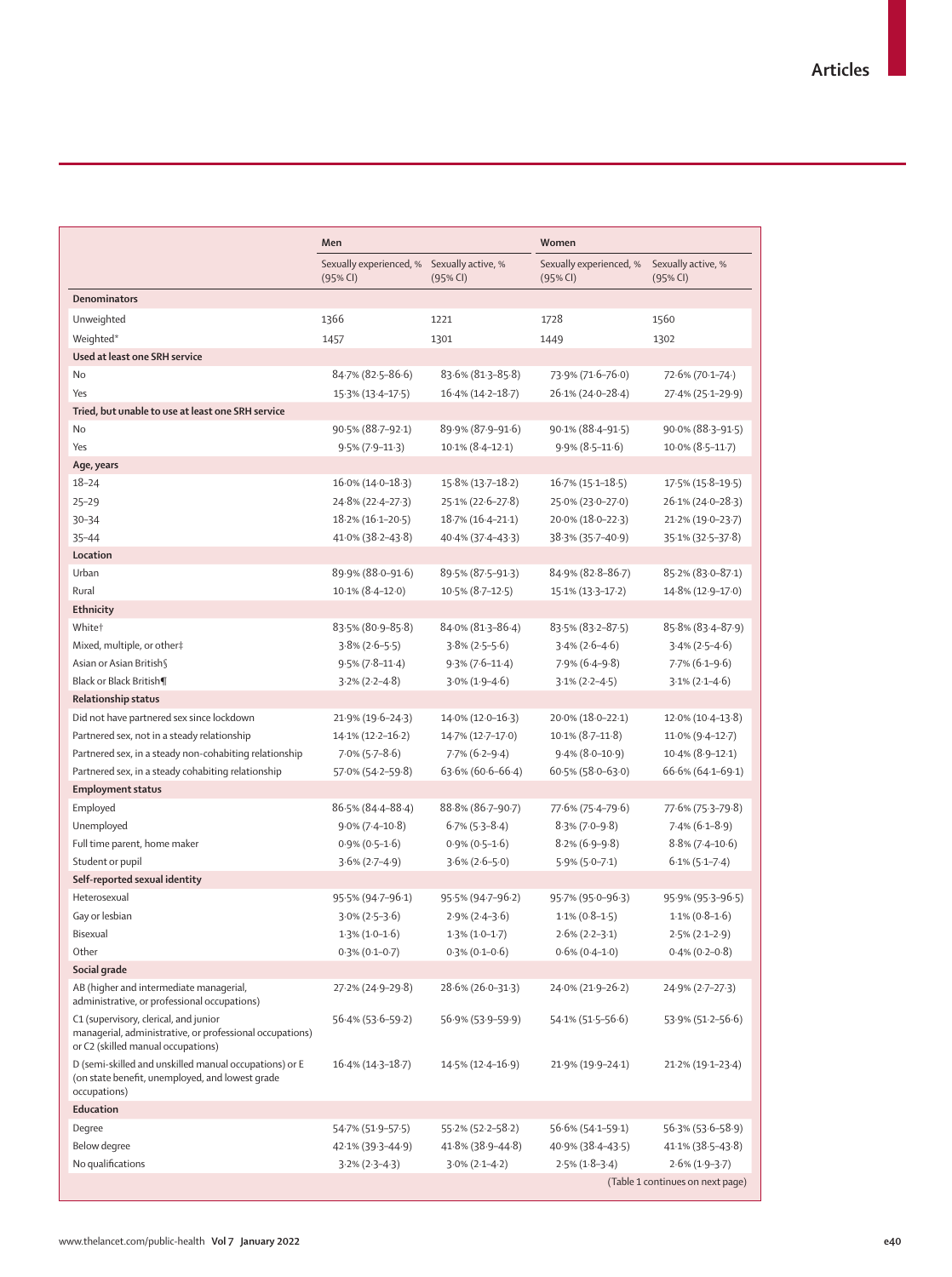|                                                     | Men                                 |                                | Women                               |                                |
|-----------------------------------------------------|-------------------------------------|--------------------------------|-------------------------------------|--------------------------------|
|                                                     | Sexually experienced, %<br>(95% CI) | Sexually active, %<br>(95% CI) | Sexually experienced, %<br>(95% CI) | Sexually active, %<br>(95% CI) |
| (Continued from previous page)                      |                                     |                                |                                     |                                |
| Alcohol consumption since lockdown                  |                                     |                                |                                     |                                |
| No change                                           | 50.6% (47.7-53.4)                   | 50.9% (47.9-53.9)              | 59.7% (57.2-62.2)                   | 59.2% (56.6-618)               |
| Increased                                           | 28.6% (26.1-31.2)                   | 28.9% (26.2-31.7)              | 22.0% (20.0-24.2)                   | 22.8% (20.7-25.1)              |
| Decreased                                           | 20.9% (18.6-23.3)                   | 20.2% (17.9-22.7)              | $18.3\%$ (16.4-20.4)                | 18.0% (16.0-20.1)              |
| Symptoms of depression (PHQ-2)                      |                                     |                                |                                     |                                |
| <b>No</b>                                           | 66.7% (63.9-69.3)                   | 68.2% (65.4-71.0)              | 70.7% (68.3-73.0)                   | 71.1% (68.6-73.5)              |
| Yes                                                 | 33.3% (30.7-36.1)                   | $31.8\%$ (29.0-34.6)           | 29.3% (27.0-31.7)                   | 28.9% (26.5-31.4)              |
| Symptoms of anxiety (GAD-2)                         |                                     |                                |                                     |                                |
| <b>No</b>                                           | 69.2% (66.5-71.8)                   | 69.7% (66.9-72.4)              | $67.8\%$ (65.4-70.1)                | $67.4\%$ (64.9-69.9)           |
| Yes                                                 | 30.8% (28.2-33.5)                   | 30.3% (27.6-33.1)              | 32.2% (29.9-34.6)                   | 32.6% (30.1-35.1)              |
| New sexual partners since lockdown**                |                                     |                                |                                     |                                |
| None                                                | $92.0\%$ (90.1–93.6)                | 90.9% (88.7-92.7)              | $97.6\%$ (96.7-98.3)                | 97.3% (96.2-98.0)              |
| At least one                                        | $8.0\%$ (6.4-9.9)                   | $9.1\%$ (7.3-11.3)             | $2.4\%$ (1.7-3.3)                   | $2.7\%$ (2.0-3.8)              |
| Condom-less sex with a new partner since lockdown** |                                     |                                |                                     |                                |
| <b>No</b>                                           | 93.8% (92.0-95.2)                   | 92.9% (90.8-84.5)              | 98.2% (97.4-98.8)                   | 98.0% (97.1-98.6)              |
| Yes                                                 | $6.2\%$ (4.8-8.0)                   | $7.1\%$ (5.5-9.2)              | $1.8\%$ (1.2-2.6)                   | $2.0\%$ (1.4-2.9)              |
| Previous same-sex experience in their lifetime††    |                                     |                                |                                     |                                |
| <b>No</b>                                           | $91.1\% (89.6 - 92.4)$              | 91.7% (90.2-93.0)              | 92.2% (90.9-93.3)                   | 92.5% (91.2-93.7)              |
| Yes                                                 | $8.9\%$ (7.6-10.4)                  | $8.3\%$ (7.0-9.8)              | $7.8\%$ (6.7-9.1)                   | $7.4\%$ (6.3-8.8)              |

SRH= sexual and reproductive health. PHQ-2=Patient health questionnaire two-item scale. GAD-2=Generalized anxiety disorder two-item scale. \*Participants aged 18–44 years; 14 participants who identified in another way were included in data presented for all participants, but excluded from the men and women categories; transgender men and transgender women were included in the men and women categories, respectively. †Includes all individuals who identified as White English, Welsh, Scottish, Northern Irish, British, Irish, Gypsy or Irish Traveller, or from any other White background. ‡Includes all individuals who identified as White and Black African, White and Black Caribbean, White and Asian or any other mixed or multiple ethnic background. §Includes all individuals who identified as Indian, Pakistani, Bangladeshi, Chinese, or from any other Asian background. ¶Includes individuals who identified as African, Caribbean, or from any other Black background. ||Participants were classified as having symptoms of depression or anxiety if they scored ≥3 on the PHQ-2 or GAD-2 scales. \*\*Includes both partners of the opposite sex and same-sex partners. ††Same-sex experience defined as oral, anal, or vaginal sex.

*Table 1:* **Characteristics of sexually experienced and sexually active men and women aged 18–44 years in the 4 months following the start of a national lockdown in Britain (March 23, 2020)** 



*Figure 2:* **SRH service use among sexually experienced men and women aged 18–44 years in the 4 months following the start of a national lockdown in Britain (March 23, 2020)** 

All percentages are weighted. Estimates for men and women included transgender men and transgender women, respectively. SRH=sexual and reproductive health.

> service use (3·82 [2·16–6·73] for men; 1·56 [0·87–2·79] for women; figures 3, 4).

> Strong positive associations were observed between reporting sexual behaviours associated with STI

transmission and STI-related service use. For example, participants reporting condomless sex with a new partner since lockdown were much more likely to report using STI-related services than those who did not report condomless sex (aOR  $23.8$  [95% CI 11 $\cdot$  6–48 $\cdot$ 9] for men,  $10.5$  [3.9–28.2] for women; figures 3, 4). However, many individuals who met guideline recommendations for STI testing did not report using services. For example, of 101 participants who reported condomless sex with a new partner since lockdown, 62·1% (95% CI 50·8–72·4) did not report using STI-related services in the same period (data not shown).

Of the 106 participants who reported STI testing, 49·4% had used a sexual health clinic, 32·6% had used a general practitioner, and 22·3% had used private or other services (table 2). 64·4% of 106 participants reported using remote methods of access rather than attending face-to-face, with telephone (31·5% of 106 participants) or online (33·4% of 106 participants) consultations more commonly reported than video consultations (table 2).

A small minority of participants (2·2% [95% CI 1·7–2·9]) reported trying but being unable to use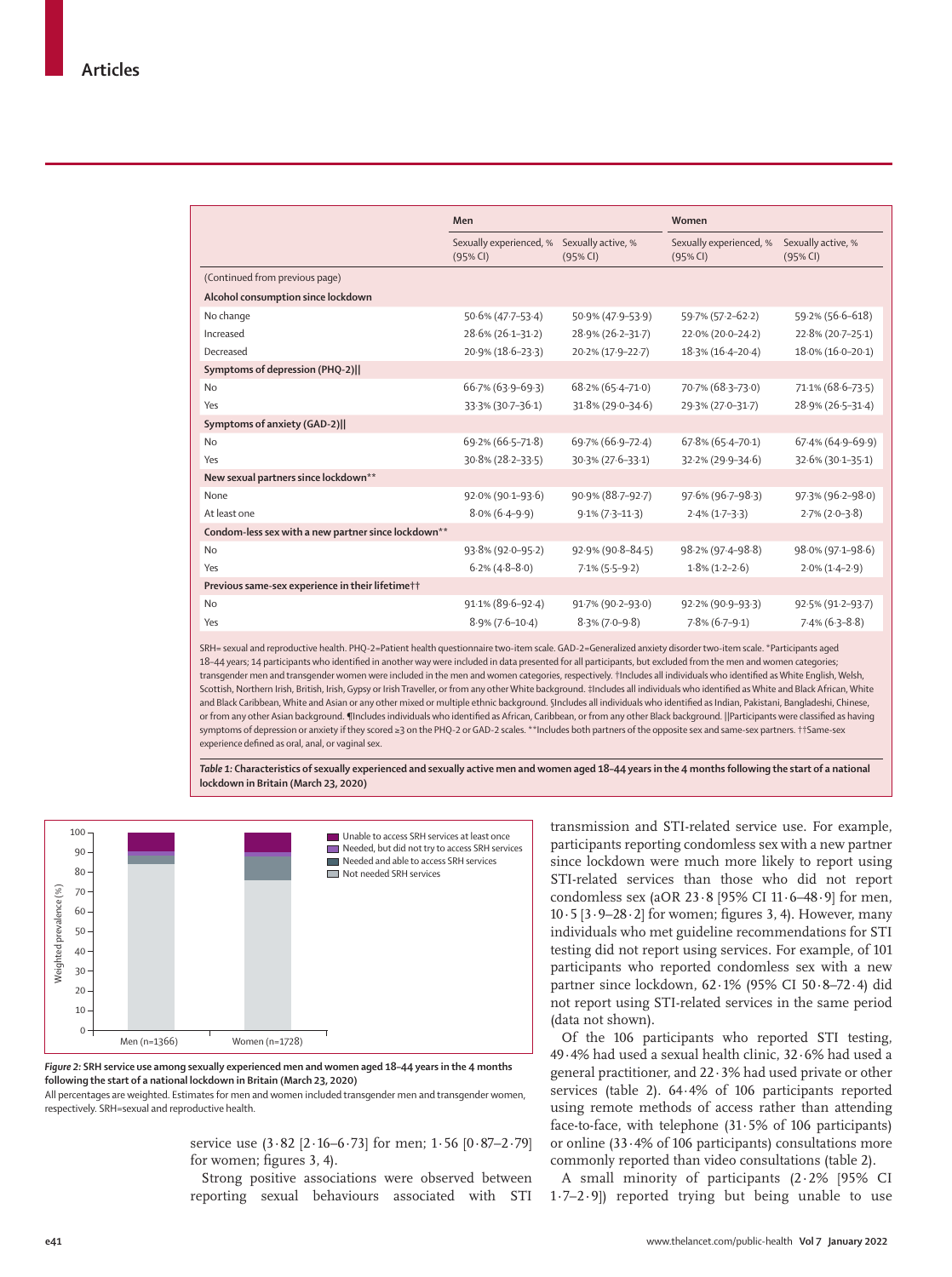

*Figure 3:* **Forest plot of successful and unsuccessful attempts at STI-related service use among sexually active men aged 18–44 years (n=1197) in the 4 months following the start of a national lockdown in Britain (March 23, 2020)** 

Weighted and unweighted denominators for each subgroup are presented in the appendix (pp 7-10). STI=sexually transmitted infection. aOR=adjusted odds ratio. PHQ-2=Patient health questionnaire two-item scale. GAD-2=Generalised anxiety disorder two-item scale. \*All ORs are age-adjusted with the exception of those for the age categories, which are crude.

STI-related services (3·4% of men, 1·0% of women; appendix pp 7, 11). The patterns of association for unsuccessful attempts to use STI-related services were broadly similar to those for successful service use (figures 3, 4). Participants reporting sexual risk behaviours were significantly more likely to report unsuccessful attempts at accessing care (figures 2, 3). For example, 20·9% (95% CI 12·0–33·9) of 65 men who reported condomless sex with a new partner since lockdown also reported unsuccessful attempts to use STI-related services and were substantially more likely to do this than individuals who did not report condomless sex (aOR 13·3 [95% CI 5·3–32·9]; appendix p 10).

Among 2343 participants aged 18–44 years who reported partnered sex during lockdown, 17·9% (95% CI 15·5–20·6) of men and 6·2% (4·9–7·8) of women reported that they needed but were unable to access condoms since lockdown, and this was higher in the youngest age group (18–24 years) for men  $(33.9\%$   $[26.1–42.7]$ ) and women (9·6% [6·4–14·2]; data not shown).

Contraception was the main SRH service used by sexually experienced women; 14·8% (95% CI 13·1–16·6) reported using any contraceptive services since lockdown (appendix p 15). Younger participants (aged 18–24 years) were more likely to report use of contraceptive services than those aged 35–44 years (aOR 2·96 [95% CI 1·95–4·49]; figure 5; appendix p 15), but we observed no other associations with demographic characteristics. 4·0% of women reported trying but being unable to use contraceptive services since lockdown and this was less likely among women living in rural areas than among women living in urban areas (aOR 0·28 [0·09–0·94]; figure 4; appendix p 16). Among women using any form of contraception since lockdown, 6·0% (4·6–7·7) reported changing their contraception method in the same time period, and this was highest among those aged 18–24 years (9·2%) and 25–29 years (9·7%; data not shown).

15 sexually experienced women aged 18–44 years reported using abortion or termination of pregnancy services, giving a weighted estimate of  $0.8\%$  (0.5–1.4%),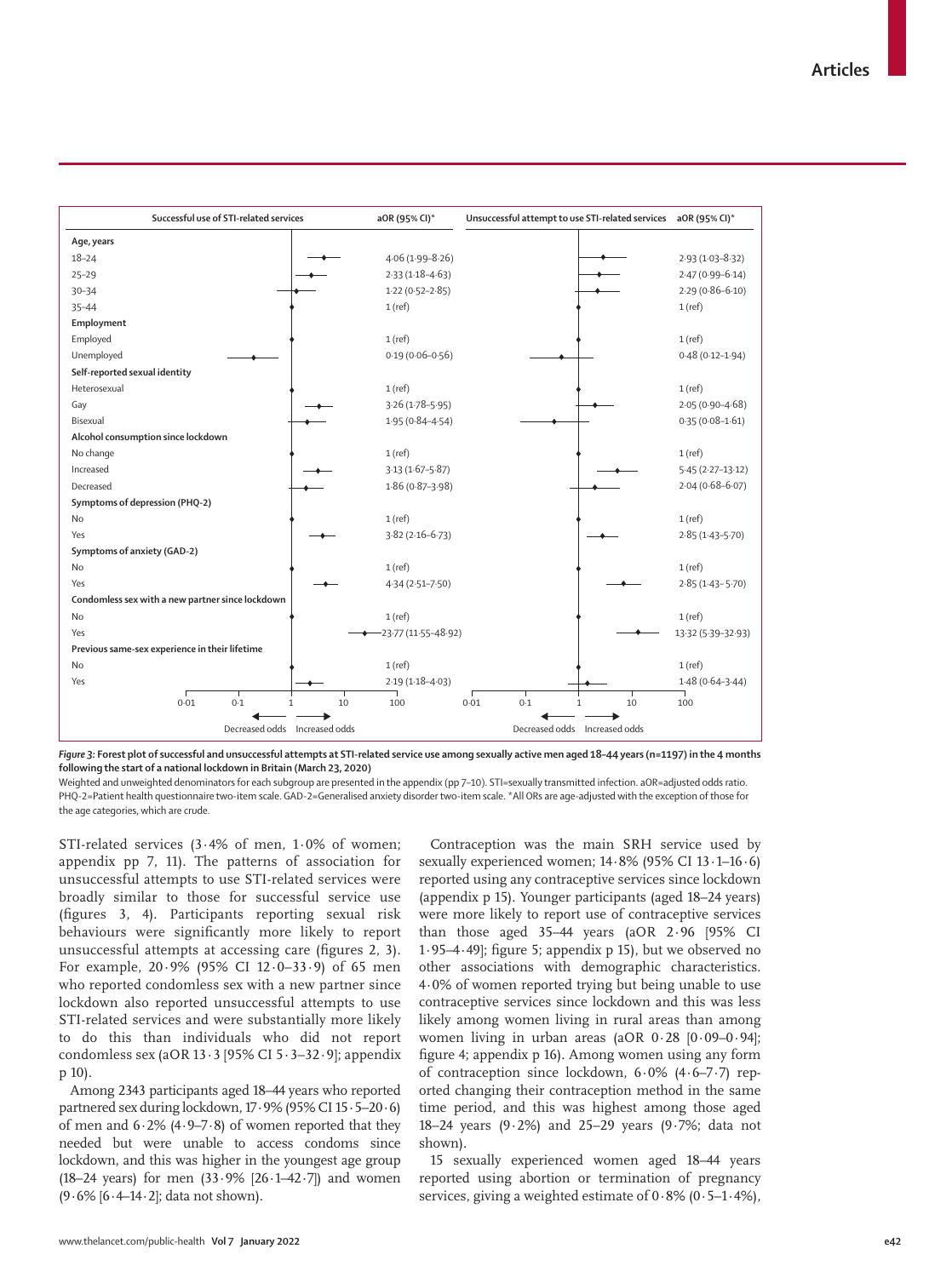

*Figure 4:* **Forest plot of successful and unsuccessful attempts at STI-related service use among sexually active women aged 18–44 years (n=1548) in the 4 months following the start of a national lockdown in Britain (March 23, 2020)** 

Weighted and unweighted denominators for each subgroup are presented in the appendix (pp 11-15). STI=sexually transmitted infection. aOR=adjusted odds ratio. PHQ-2=Patient health questionnaire two-item scale. GAD-2=Generalised anxiety disorder two-item scale. \*All ORs are age-adjusted with the exception of those for the age categories, which are crude. †Age reference group for at least one failed attempt was 30–44 years.

which was highest among those aged 18–24 years (1·9% [95% CI 0·9–4·1]; data not shown).

 $0.3\%$  (95% CI 0.1–0.8) of women reported trying to but being unable to use abortion services, although this was also highest among the youngest age group (1·5%  $[0.5-4.3]$ ; data not shown). We estimated approximately 0·6% of women aged 15–44 years accessed abortion services in a comparable 4-month period, based on data from 2019.14

13 women aged 18–44 years reported using sexual assault services since lockdown, giving a weighted population estimate of  $0.6\%$  (95% CI  $0.3-1.1$ ), which was highest  $(1.6\%$  [0.8–3.5]) in the youngest age group (18–24 years; data not shown). Trying but being unable to use sexual assault services was reported by 0·3%  $(0.2-0.7)$  of women and was highest among the youngest women  $(1.1\%$   $[0.4–2.8]$ ; data not shown).

Among 2581 women aged 25–59 years, 2·4% (1·8–3·1) reported using cervical screening services since lockdown, and  $1.6\%$  ( $1.2-2.2$ ) reported trying but being unable to use services (data not shown). Of 46 women who were unable to use cervical screening services at least once, six (11·5%) also reported a successful attempt to use cervical screening services (data not shown), although it was unclear whether the failed attempt preceded the successful attempt. We estimated typical use of the cervical cancer screening programme among women aged 25–59 years to be around 6% for a comparable 4-month period before the pandemic.<sup>15</sup>

## **Discussion**

Our data indicate a continued need for and provision of SRH services during the first national COVID-19 lockdown in Britain. In the 4 months after the start of lockdown, 9·1% sexually active men and 2·7% sexually active women reported a new sexual partner, and most of these also reported condomless sex. 20·8% of sexually experienced participants reported using SRH services. 9·7% of participants reported an unsuccessful attempt to use a service they sought, but the majority (76·4%) of these individuals also reported successful use of one or more services. However, it is unclear whether the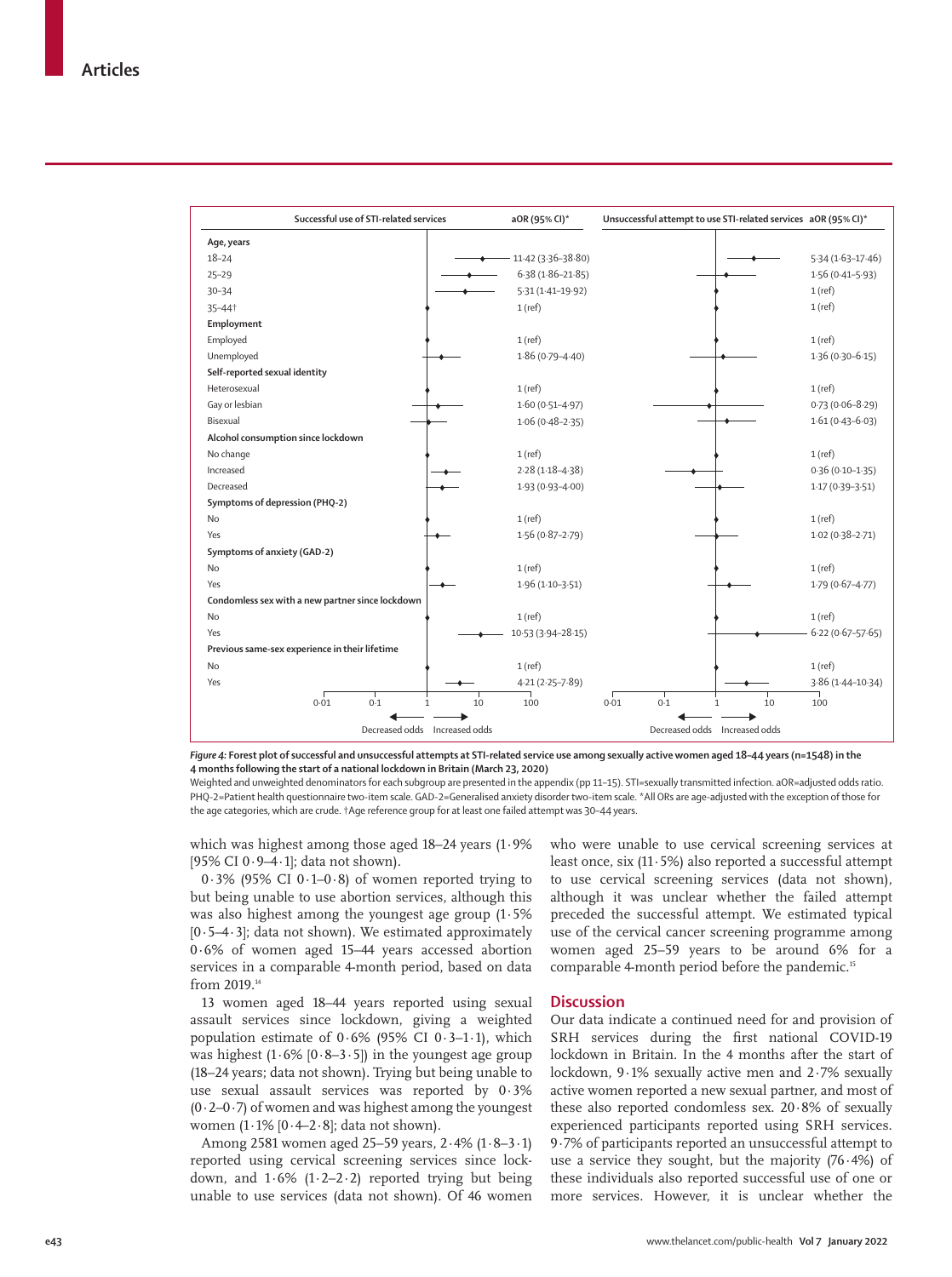unsuccessful attempts preceded the successful attempts, nor whether the attempts were related to the same expressed need. Successful STI-related service use was higher in individuals who reported sexual risk behaviours, such as condomless sex with a new partner. Reporting an unsuccessful attempt to use STI-related services was also higher among individuals who reported sexual risk behaviours, highlighting potential unmet SRH needs in the population. Reflecting the rapid move of STI services to remote delivery,<sup>3,4</sup> most participants accessed these services remotely rather than in person. 31·5% of individuals reported using telephone services, 33·4% reported using online services, and 14·8% reported using video consultations. 17·9% of men struggled to access condoms in the 4 months from the start of lockdown, rising to 33·9% among men aged 18–24 years, suggesting that many individuals experienced difficulty accessing condoms, especially young people, which corroborates the findings of convenience sample research.<sup>9</sup>

Considering the wider focus on services beyond STI testing in this study, we also present data for SRH services such as abortion, sexual assault, and cervical cancer screening. The proportions of women who reported using abortion and sexual assault services since lockdown were small and should therefore be treated with caution, but indicate an important absolute number of women who needed these crucial and time-sensitive services during lockdown. For some of these services, we compared Natsal-COVID findings with expected uptake estimated using surveillance data. We estimated 0·6% of women aged 15–44 years accessed abortion services under normal circumstances in 2019, which is similar to findings from Natsal-COVID.14 Data from the Office for National Statistics illustrate that the number of abortions increased in England and Wales in 2020 compared with 2019, particularly among women older than 35 years, suggesting that abortion services have been resilient.<sup>15</sup> At the start of the COVID-19 pandemic, health-care professionals in the UK adapted to provide early medical abortion care via postal delivery (eg, mifepristone or misoprostol), which is likely to have facilitated access to care during the initial phases of the pandemic.<sup>16</sup> However, only 2·5% of women aged 25–59 years reported using cervical screening services during this 4-month period, which is lower than the estimated use of the cervical cancer screening programme among this age group for the same time period under normal circumstances (6%), suggesting a potential backlog of need.<sup>17</sup>

Natsal-COVID data support population-level data and four key trends suggested in other research. First, other research has shown sexual activity generally decreased during initial periods of lockdown; however, many individuals continued to report sexual risk behaviours, which was reflected in the Natsal-COVID data.<sup>18-20</sup> This trend in behaviour was reflected by an overall decrease in SRH service use and STI reporting.<sup>21-23</sup> However,

|                                          | Men, % (95% CI)        | Women, % (95% CI)      | Overall, % (95% CI)    |  |  |
|------------------------------------------|------------------------|------------------------|------------------------|--|--|
| Denominators                             |                        |                        |                        |  |  |
| Unweighted                               | 52                     | 52                     | 106                    |  |  |
| Weighted*                                | 47                     | 36                     | 85                     |  |  |
| Reported location of STI testing access† |                        |                        |                        |  |  |
| Sexual health clinic                     | $61.2\% (45.3 - 75.1)$ | 34.2% (21.8-49.2)      | $49.4\%$ (38.6–60.3)   |  |  |
| General practitioner                     | 37.0% (23.1-53.5)      | 25.9% (15.0-40.9)      | $32.6\% (23.1 - 43.7)$ |  |  |
| Private                                  | $7.6\%$ (1.9-25.5)     | $5.4\%$ (1.5-17.7)     | $6.4\%$ (2.4–16.2)     |  |  |
| Other‡                                   | $6.2\%$ (2.3–15.6)     | 29.1% (17.5-44.1)      | $15.8\%$ (9.9-24.4)    |  |  |
| Reported method of STI testing access†   |                        |                        |                        |  |  |
| Face-to-face                             | 49.3% (33.8–64.9)      | $36.6\% (23.8 - 51.6)$ | 43.9% (33.4-55.0)      |  |  |
| Remote                                   | $61.4\%$ (45 $-75.4$ ) | $69.0\%$ (54.6-80.5)   | $64.4\%$ (53.4-74.0)   |  |  |
| Telephone                                | $31.6\%$ (18.3-48.8)   | 33.2% (20.7-48.5)      | $31.5\%$ (22.0-42.9)   |  |  |
| Video                                    | 19.3% (9.4-35.6)       | $9.9\%$ (3.7-24.1)     | $14.8\%$ (8.3-25.2)    |  |  |
| Online (and other)#                      | 28.4% (16.6–44.1)      | 39.0% (25.7-54.2)      | $33.4\%$ (24 $-44.2$ ) |  |  |

STI=sexually transmitted infection. \*Participants aged 18–44 years who reported at least one sexual partner in the past year (ie, sexually active) and accessed STI testing services since lockdown. †Participants were able to select more than one method or location; thus some percentages might exceed 100. ‡Participants selected other; therefore it was not possible to determine which specific locations or methods were included in this response option.

*Table 2:* **Methods of accessing STI testing among sexually active participants aged 18–44 years in the 4 months following the start of a national lockdown in Britain (March 23, 2020)**

symptomatic STI diagnoses in some clinical settings did not decrease, and a large proportion of individuals with new partners reported condomless sex,7,18,19,24 suggesting a continued need for services. Second, young people (aged 18–24 years)**,** who experience the greatest burden of STIs and unintended pregnancies, have been disproportionately impacted by service closures.<sup>9,24,25</sup> For example, a web survey found that young people struggled to access free condoms and contraception, and many young people hesitated to use remote services.9 Although the risk of COVID-19 is lowest among young people, $26$  the impact of lockdown and SRH service disruptions seems highest in this group. Third, although demand for contraception largely continued, especially among individuals in cohabiting relationships, women have struggled to access contraception throughout lockdown, as evidenced by studies in the UK and globally.3,25,27,28 Fourth, disruptions to cervical screening services have resulted in a backlog that will need to be addressed in subsequent months and years, as supported by studies from England and the USA.5,6

The Natsal-COVID study has some important limitations. Research studies conducted during the COVID-19 pandemic required methodological adaptions to minimise SARS-CoV-2 transmission and adhere to government and ethical guidelines. The Natsal-COVID study was undertaken rapidly in response to the pandemic and benefited from a questionnaire design and approach developed by the team responsible for the decennial Natsal survey to obtain robust data on highly sensitive behaviours and experiences.<sup>2</sup> Natsal-COVID included a large, national sample and used quota-based sampling and weighting to improve generalisability, and we aimed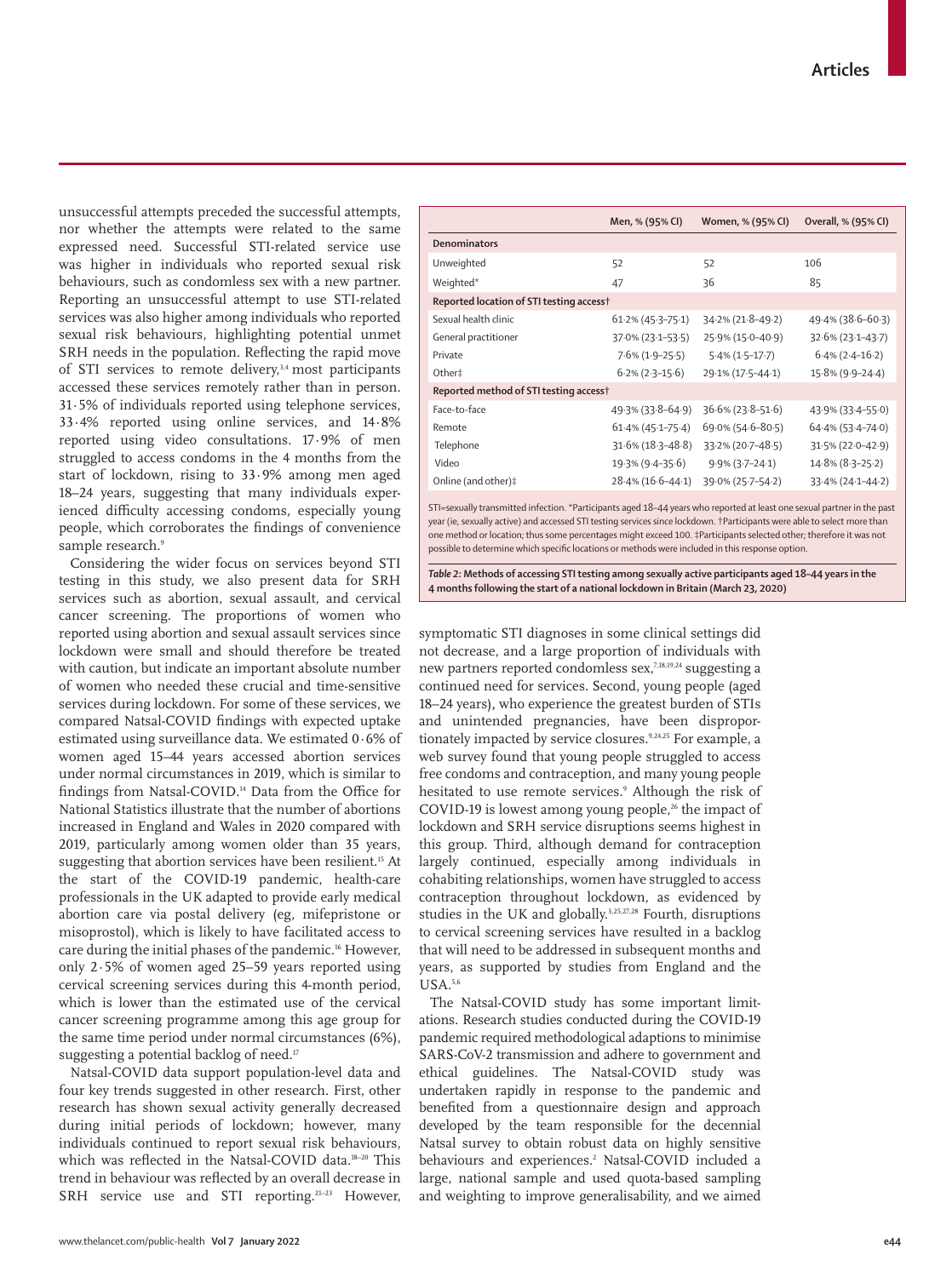

*Figure 5:* **Forest plot of successful contraceptive service use and an unsuccessful attempt to use contraceptive services among sexually experienced women aged 18–44 years (n=1715) in the 4 months following the start of a national lockdown in Britain (March 23, 2020)**  Weighted and unweighted denominators for each subgroup are presented in the appendix (pp 15–18). aOR=adjusted odds ratio. \*All ORs are age-adjusted with the exception of those for the age categories, which are crude.

to achieve the best quality possible under circumstances where probability sampling and face-to-face interviews were not feasible.<sup>29,30</sup> Missing data were low for this study—eg, for most questions, fewer than 3% of data were missing. However, Natsal-COVID was not a probability sample, and therefore not fully representative of the general population.2 Findings are likely to be generalisable, but population estimates should be interpreted with appropriate caution. Baseline comparison data for service use and unmet need before lockdown were not available, and although we might compare data with estimates from the last decennial Natsal study,<sup>31</sup> this study was undertaken between 2010 and 2012 and reported different timeframes (eg, 1 year). Due to small numbers of participants reporting new partners or condomless sex, we were unable to conduct multivariate analysis to determine factors associated with service use or failed attempts to access services among participants reporting risk behaviours. Similarly, due to small numbers of participants reporting use of STI testing services (n=106), we could not conduct further analysis on remote or in-person modes of service access. Compared with the decennial Natsal survey, which had a completion time of approximately 1 h, this web survey was shorter in length, restricting the amount of data we were able to collect. Further information on difficulty accessing SRH services, obtained through qualitative interviews, will be reported separately.

BASHH reported a shift from face-to-face to remote consultations, centralisation, and closure of some clinics, and an increase in individuals accessing online postal self-sampling in the first month of lockdown, reflecting changes already underway.3 Public Health England surveillance data are consistent, indicating an overall decrease in sexual health consultations, testing, and diagnoses between March and May, 2020, with a subsequent increase in diagnoses in June, 2020, when restrictions eased, although the number remained considerably lower than 2019 levels.4 The rapid shift to remote clinical consultations, testing, and management seems to have facilitated service access and aimed to prioritise in-person access for individuals and conditions most in need.<sup>3</sup> Similarly, at a patient level, we expect that some individuals might have prioritised their immediate need for services over their preferred modality of service access. Remote STI testing also requires caution and regulation, since tests available from private providers might not always be clinically indicated or might have inadequate sensitivity.<sup>32</sup>

Our study could inform the design and development of future SRH services to meet backlogs and patient needs, including appropriate deployment of remote technologies in the recovery phase following the pandemic. We provide insights with implications for subsequent lockdown periods. Regardless of differences in how health systems are structured, financed, or commissioned in other high-income countries, these findings broadly indicate the likely impacts of the pandemic on SRH service use. These data also provide context to interpret surveillance data for this period, and identify services that might require support or strengthening. SRH services should prioritise engaging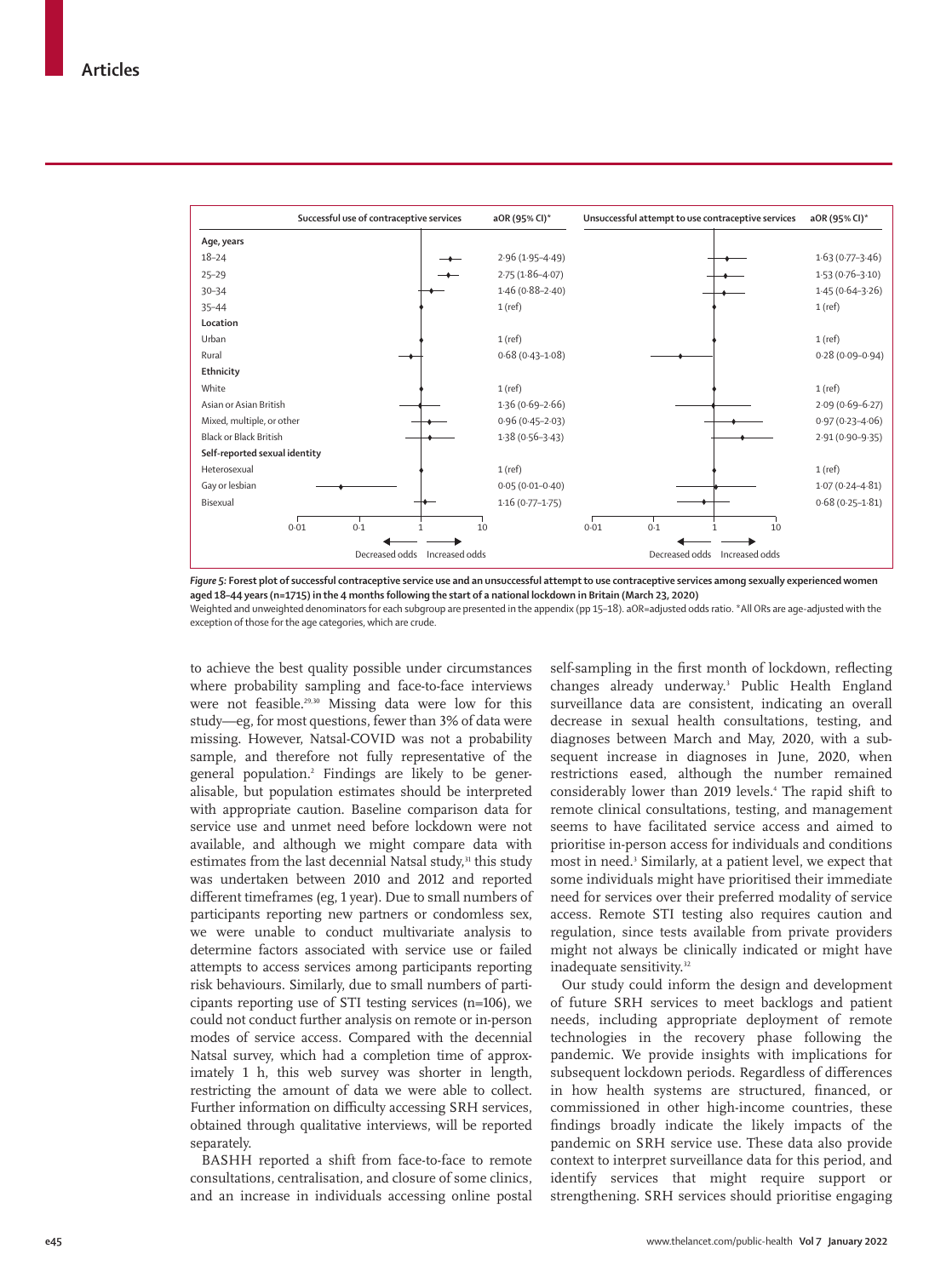with young people, $23$  those reporting sexual risk behaviours, and women eligible for cervical screening to address the impact of the pandemic and prevent further service disruption and backlogs.

#### **Contributors**

ED, JG, CHM, KRM, PS, and NF conceptualised the study. ED wrote the first draft, with further contributions from ED, JG, SC, AJC, CT, JR, RBP, DR, CB, MU, CHM, KRM, PS, and NF. Statistical analysis was done by ED. SC led on questionnaire design and data management was done by JR and SC. PS and CHM are principal investigators on Natsal and NF and KRM are principal investigators on Natsal-COVID. All authors contributed to data interpretation, reviewed successive drafts, and approved the final version of the manuscript. The corresponding author had full access to all data in the study and had final responsibility for the decision to submit for publication.

#### **Declaration of interests**

We declare no competing interests.

#### **Data sharing**

An anonymised [dataset](https://beta.ukdataservice.ac.uk/datacatalogue/studies/study?id=8865) is available from the UK Data Service.

#### **Acknowledgments**

Natsal is a collaboration between University College London, the London School of Hygiene & Tropical Medicine, the University of Glasgow, Örebro University Hospital, and NatCen Social Research. The Natsal Resource, which is supported by a grant from the Wellcome Trust (212931/Z/18/Z), with contributions from the Economic and Social Research Council and National Institute for Health Research, supports the Natsal-COVID study in addition to funding from the UCL Coronavirus Response Fund and the Medical Research Council/Chief Scientist Office Social and Public Health Sciences Unit (MC\_UU\_00022/3; SPHSU18). We thank the study participants and Margaret Blake and Reuben Balfour (Ipsos MORI, London, UK). We also thank Malachi Willis (University of Glasgow) for help with copy editing.

#### **References**

- WHO. Maintaining essential health services: operational guidance for the COVID-19 context, interim guidance, 1 June 2020. Geneva: World Health Organization. [https://www.who.int/publications/i/](https://www.who.int/publications/i/item/WHO-2019-nCoV-essential-health-services-2020.1) [item/WHO-2019-nCoV-essential-health-services-2020.1](https://www.who.int/publications/i/item/WHO-2019-nCoV-essential-health-services-2020.1) (accessed May 6, 2021).
- 2 Dema E, Copas A, Clifton S, et al. Methodology of Natsal-COVID Wave 1: a large, quasi-representative survey with qualitative followup measuring the impact of COVID-19 on sexual and reproductive health in Britain [version 1; peer review: 1 approved with reservations]. *Wellcome Open Res* 2021; **6:** 209.
- 3 British Association for Sexual Health and HIV. BASHH COVID-19 sexual health 'clinical thermometer' survey initial results snapshot. 2020. [https://members.bashh.org/resources/Documents/Covid-19/](https://members.bashh.org/resources/Documents/Covid-19/BASHH%20COVID-19%20Clinical%20Thermometer%20Survey%20-%20First%20Round%20Results%20Snapshot%20.pdf) [BASHH%20COVID-19%20Clinical%20Thermometer%20](https://members.bashh.org/resources/Documents/Covid-19/BASHH%20COVID-19%20Clinical%20Thermometer%20Survey%20-%20First%20Round%20Results%20Snapshot%20.pdf) [Survey%20-%20First%20Round%20Results%20Snapshot%20.pdf](https://members.bashh.org/resources/Documents/Covid-19/BASHH%20COVID-19%20Clinical%20Thermometer%20Survey%20-%20First%20Round%20Results%20Snapshot%20.pdf) (accessed May 6, 2021).
- Public Health England. The impact of the COVID-19 pandemic on prevention, testing, diagnosis and care for sexually transmitted infections, HIV and viral hepatitis in England. Public Health England, 2020.
- 5 Miller MJ, Xu L, Qin J, et al. Impact of COVID-19 on cervical cancer screening rates among women aged 21–65 years in a large integrated health care system – southern California, January 1–September 30, 2019, and January 1–September 30, 2020. *MMWR Morb Mortal Wkly Rep* 2021; **70:** 109–13.
- 6 Castanon A, Matejka R, Pesola F, Sasieni P. The impact of COVID-19 disruption to cervical cancer screening in England on excess diagnoses. *medRxiv* 2020; published Nov 30. [https://doi.](https://doi.org/10.1101/2020.11.30.20240754) [org/10.1101/2020.11.30.20240754](https://doi.org/10.1101/2020.11.30.20240754) (preprint).
- Gillespie D, Knapper C, Hughes D, et al. Early impact of COVID-19 social distancing measures on reported sexual behaviour of HIV pre-exposure prophylaxis users in Wales. *Sex Transm Infect* 2021; **97:** 85–88.
- Junejo M, Girometti N, McOwan A, et al. HIV postexposure prophylaxis during COVID-19. *Lancet HIV* 2020; **7:** e460.
- Lewis R, Blake C, Shimonovich M, et al. Disrupted prevention: condom and contraception access and use among young adults during the initial months of the COVID-19 pandemic. An online survey. *BMJ Sex Reprod Health* 2021; **47:** 269–76.
- 10 Office for National Statistics. Population estimates for the UK, England and Wales, Scotland and Northern Ireland: mid-2019. https://www.ons.gov.uk/peoplepopulationandcommunity/ populationandmigration/populationestimates/bulletins/ annualmidyearpopulationestimates/mid2019estimates (accessed Dec 3, 2021).
- 11 The Market Research Society. Social grade. https://www.mrs.org. uk/resources/social-grade (accessed Dec 3, 2021).
- 12 Kroenke K, Spitzer RL, Williams JB. The Patient Health Questionnaire-2: validity of a two-item depression screener. *Med Care* 2003; **41:** 1284–92.
- Plummer F, Manea L, Trepel D, McMillan D. Screening for anxiety disorders with the GAD-7 and GAD-2: a systematic review and diagnostic metaanalysis. *Gen Hosp Psychiatry* 2016; **39:** 24–31.
- UK Department of Health and Social Care. Abortion statistics for England and Wales: 2019. June 11, 2020. [https://www.gov.uk/](https://www.gov.uk/government/statistics/abortion-statistics-for-england-and-wales-2019) [government/statistics/abortion-statistics-for-england-and](https://www.gov.uk/government/statistics/abortion-statistics-for-england-and-wales-2019)[wales-2019](https://www.gov.uk/government/statistics/abortion-statistics-for-england-and-wales-2019) (accessed May 6, 2021).
- 15 UK Department of Health and Social Care. Abortion statistics, England and Wales: 2020. 2021. [https://www.gov.uk/government/](https://www.gov.uk/government/statistics/abortion-statistics-for-england-and-wales-2020/abortion-statistics-england-and-wales-2020) [statistics/abortion-statistics-for-england-and-wales-2020/abortion](https://www.gov.uk/government/statistics/abortion-statistics-for-england-and-wales-2020/abortion-statistics-england-and-wales-2020)[statistics-england-and-wales-2020](https://www.gov.uk/government/statistics/abortion-statistics-for-england-and-wales-2020/abortion-statistics-england-and-wales-2020) (accessed Sept 10, 2021).
- 16 Royal College of Obstetricians and Gynaecologists. Coronavirus (COVID-19) infection and abortion care. July 31, 2020. [https://www.](https://www.rcog.org.uk/en/guidelines-research-services/guidelines/coronavirus-abortion/) [rcog.org.uk/en/guidelines-research-services/guidelines/](https://www.rcog.org.uk/en/guidelines-research-services/guidelines/coronavirus-abortion/) [coronavirus-abortion/](https://www.rcog.org.uk/en/guidelines-research-services/guidelines/coronavirus-abortion/) (accessed Aug 24, 2021).
- 17 NHS Digital. Cervical screening programme–coverage statistics [management information]. 2020. [https://digital.nhs.uk/data-and](https://digital.nhs.uk/data-and-information/publications/statistical/cervical-screening-programme/cervical-screening-programme-coverage-statistics-management-information)[information/publications/statistical/cervical-screening-programme/](https://digital.nhs.uk/data-and-information/publications/statistical/cervical-screening-programme/cervical-screening-programme-coverage-statistics-management-information) [cervical-screening-programme-coverage-statistics-management](https://digital.nhs.uk/data-and-information/publications/statistical/cervical-screening-programme/cervical-screening-programme-coverage-statistics-management-information)[information](https://digital.nhs.uk/data-and-information/publications/statistical/cervical-screening-programme/cervical-screening-programme-coverage-statistics-management-information) (accessed Feb 1, 2021).
- Pampati S, Emrick K, Siegler A, Jones J. Changes in sexual behavior, PrEP adherence, and access to sexual health services due to the COVID-19 pandemic among a cohort of PrEP-using MSM in the South. *medRxiv* 2020; published online Nov 12. https://doi. org/10.1101/2020.11.09.20228494 (preprint).
- 19 Reyniers T, Rotsaert A, Thunissen E, et al. Reduced sexual contacts with non-steady partners and less PrEP use among MSM in Belgium during the first weeks of the COVID-19 lockdown: results of an online survey. *Sex Transm Infect* 2021; **97:** 414–19.
- Hensel D, Rosenberg M, Luetke M, Fu T, Herbenick D. Changes in solo and partnered sexual behaviors during the COVID-19 pandemic: findings from a U.S. probability survey. *MedRxiv* 2020; published online June 20. <https://doi.org/10.1101/2020.06.09.20125609> (preprint).
- 21 Chow EPF, Hocking JS, Ong JJ, Phillips TR, Fairley CK. Sexually transmitted infection diagnoses and access to a sexual health service before and after the national lockdown for COVID-19 in Melbourne, Australia. *Open Forum Infect Dis* 2020; **8:** ofaa536.
- 22 Nagendra G, Carnevale C, Neu N, Cohall A, Zucker J. The potential impact and availability of sexual health services during the COVID-19 pandemic. *Sex Transm Dis* 2020; **47:** 434–36.
- 23 Cusini M, Benardon S, Vidoni G, Brignolo L, Veraldi S, Mandolini PL. Trend of main STIs during COVID-19 pandemic in Milan, Italy. *Sex Transm Infect* 2020; **97:** 99.
- 24 Sanchez TH, Zlotorzynska M, Rai M, Baral SD. Characterizing the impact of COVID-19 on men who have sex with men across the United States in April, 2020. *AIDS Behav* 2020; **24:** 2024–32.
- 25 Thomson-Glover R, Hamlett H, Weston D, Ashby J. Coronavirus (COVID-19) and young people's sexual health. *Sex Transm Infect* 2020; **96:** 473–74.
- 26 Spiegelhalter D. Use of "normal" risk to improve understanding of dangers of COVID-19. *BMJ* 2020; **370:** m3259.
- Coombe J, Kong F, Bittleston H, et al. The impact of COVID-19 on the reproductive health of people living in Australia: findings from an online survey. *medRxiv* 2020; published online Aug 11. <https://doi.org/10.1101/2020.08.10.20172163> (preprint).
- Bateson DJ, Lohr PA, Norman WV, et al. The impact of COVID-19 on contraception and abortion care policy and practice: experiences from selected countries. *BMJ Sex Reprod Health* 2020; **46:** 241–43.

For the **dataset** see https://beta. ukdataservice.ac.uk/ datacatalogue/studies/ study?id=8865